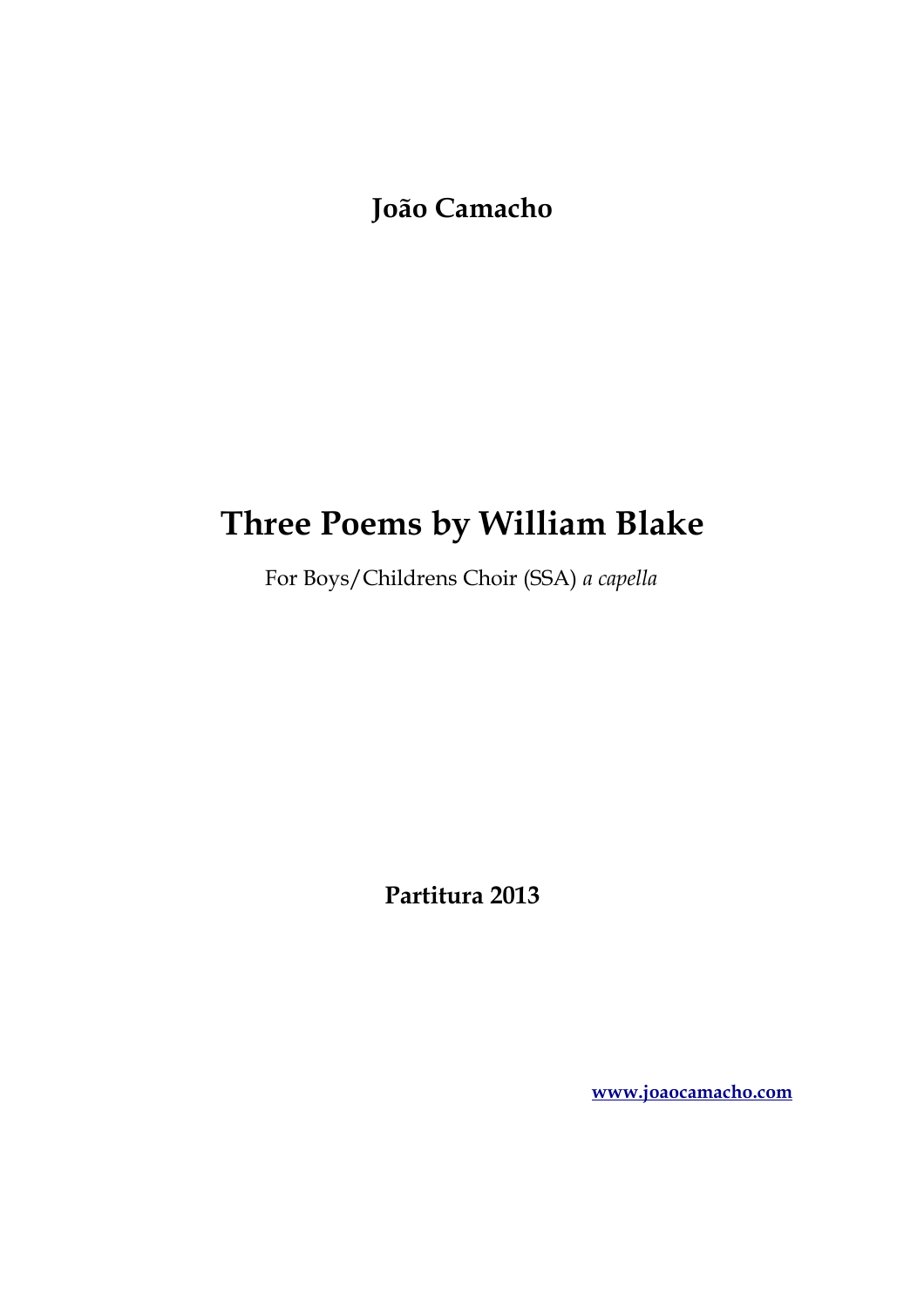*Finalist score at the Australian Boys Choir 75th birthday composition competition. Dedicated to my beautiful baby girl Laura Camacho. Hope she sings it one day ;)*



Music: João Camacho



**Copyrigth © João Camacho 2013 - www.joaocamacho.com**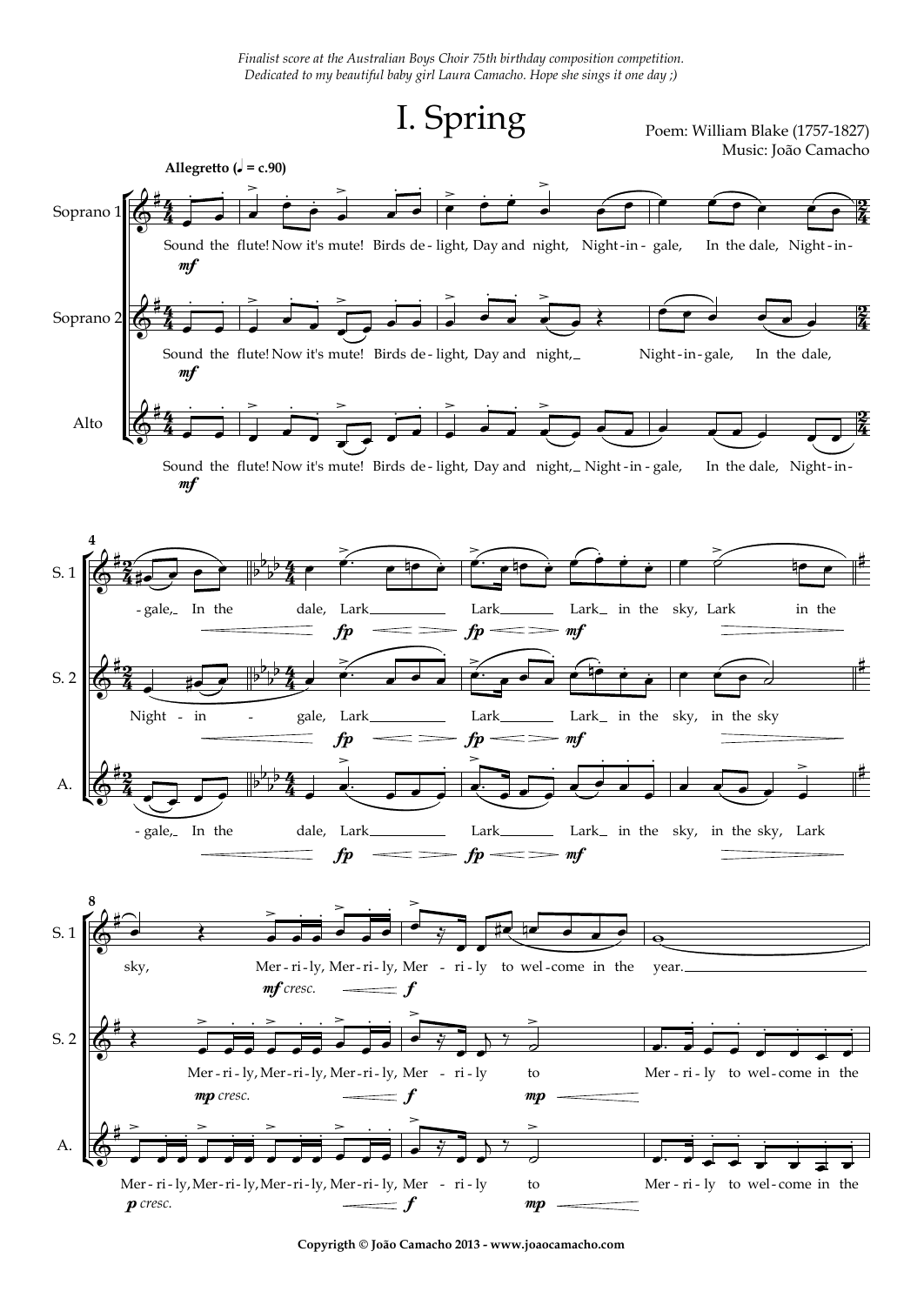

**Copyrigth © João Camacho 2013 - www.joaocamacho.com**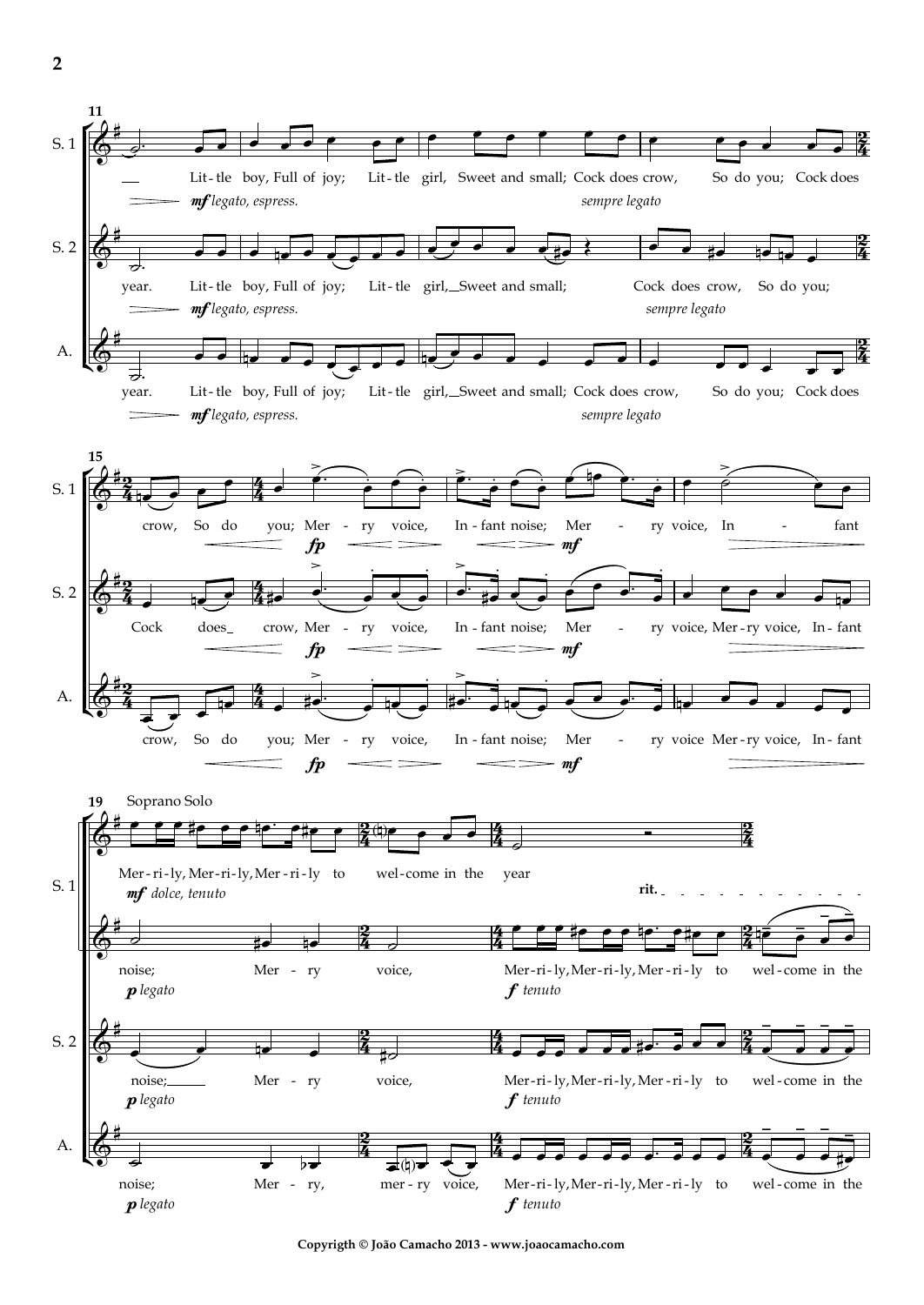



**Copyrigth © João Camacho 2013 - www.joaocamacho.com**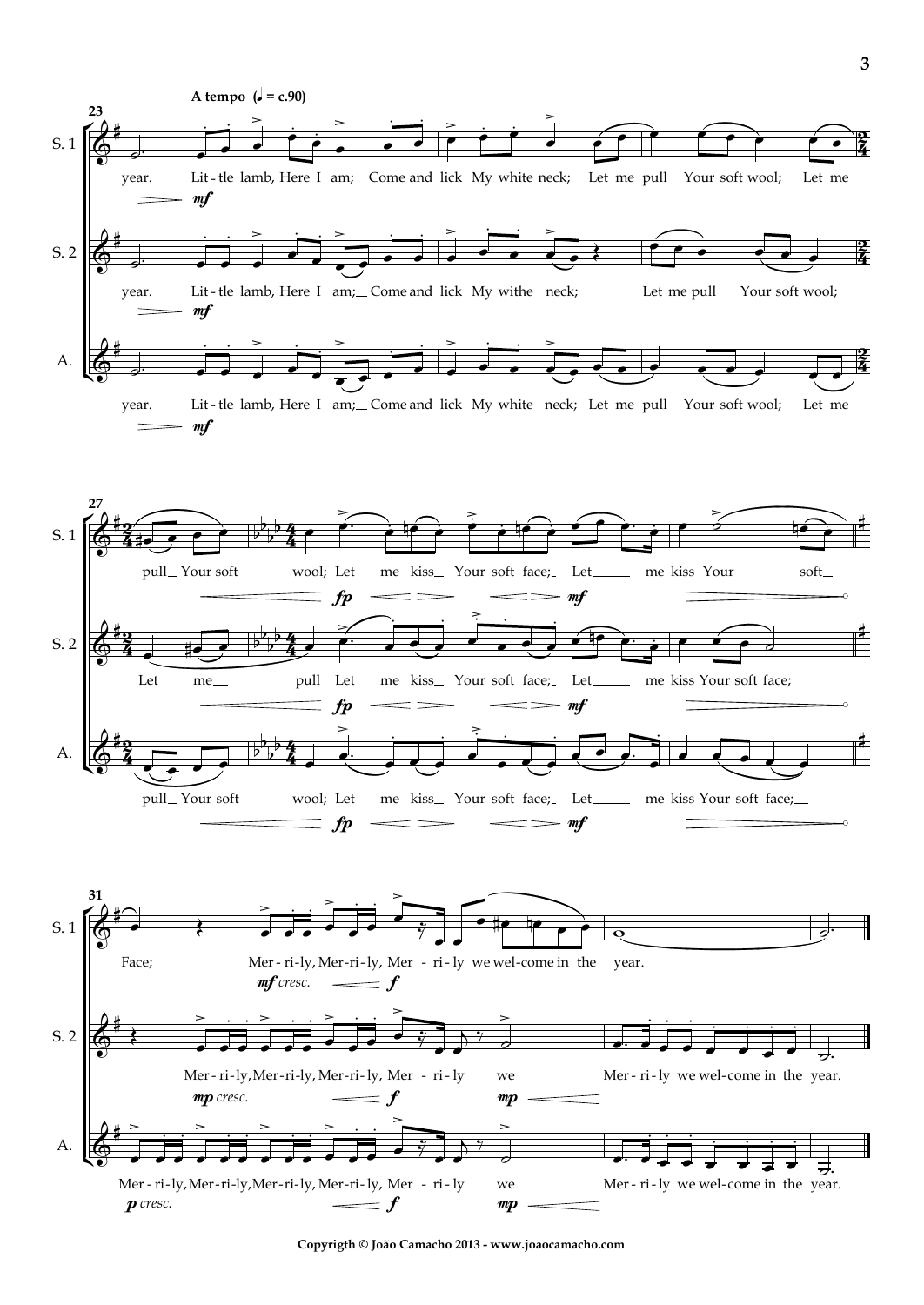## II. The shepherd

Poem: William Blake (1757-1827) Music: João Camacho



**Copyrigth © João Camacho 2013 - www.joaocamacho.com**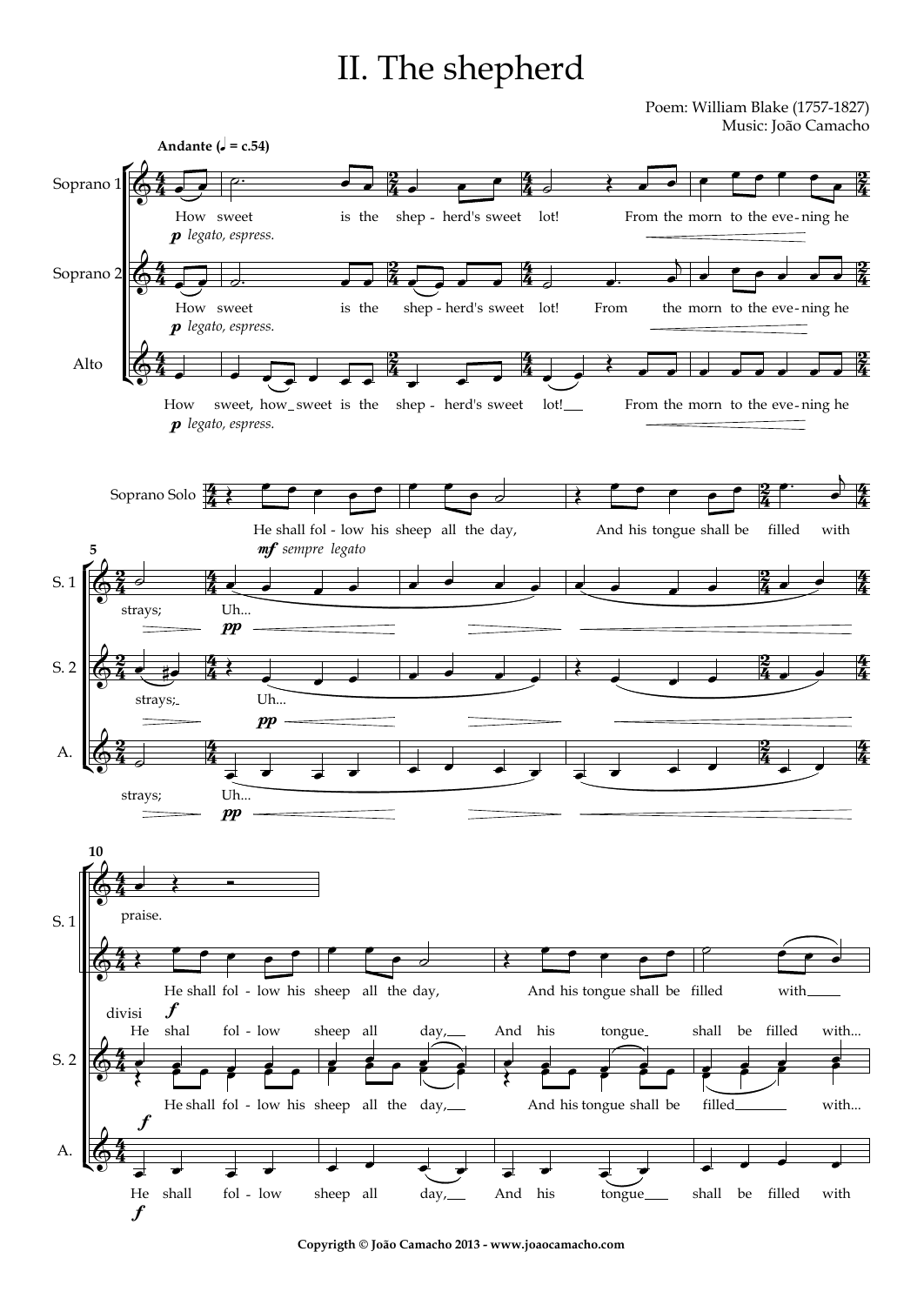

**Copyrigth © João Camacho 2013 - www.joaocamacho.com**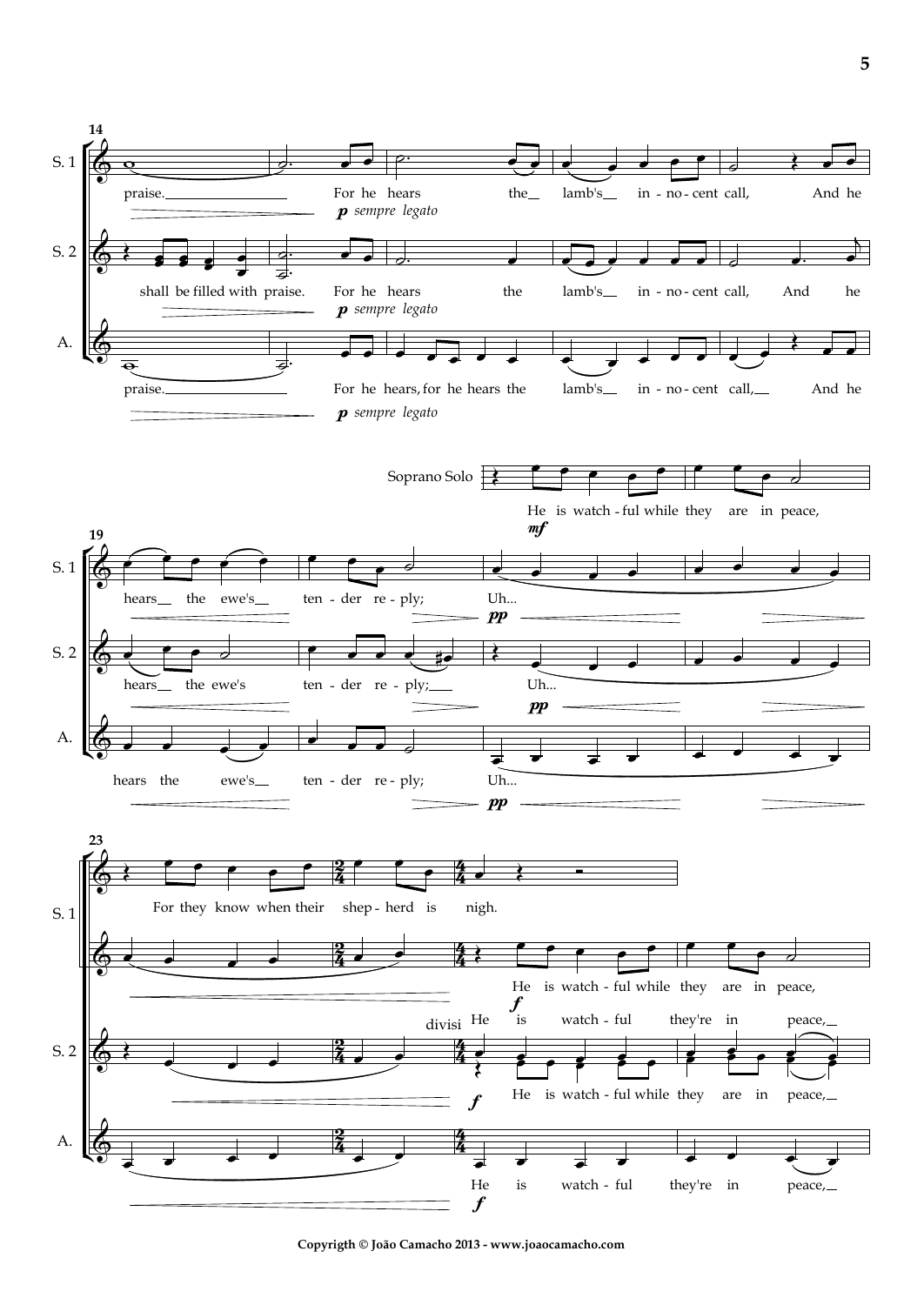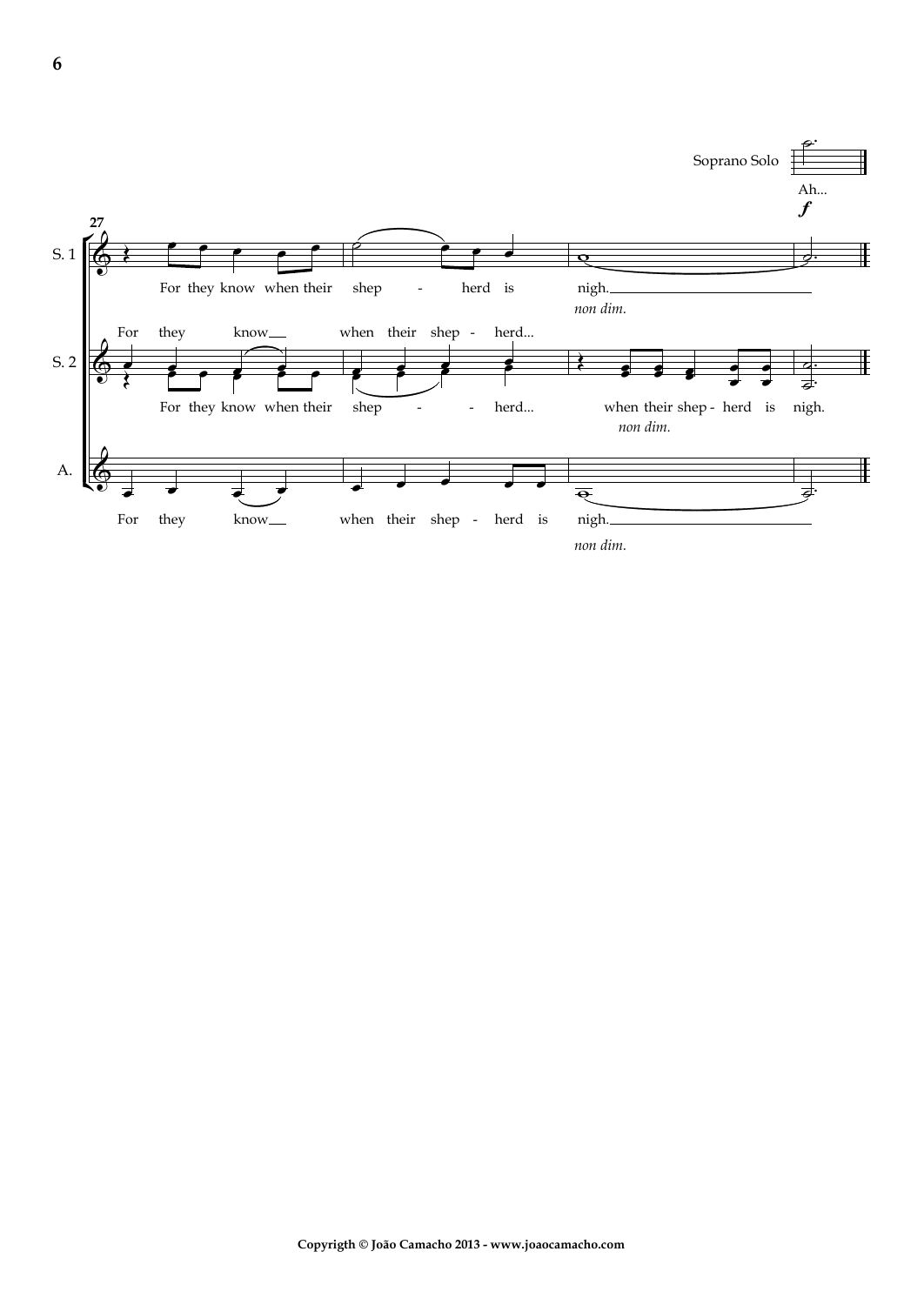## III. Laughing song

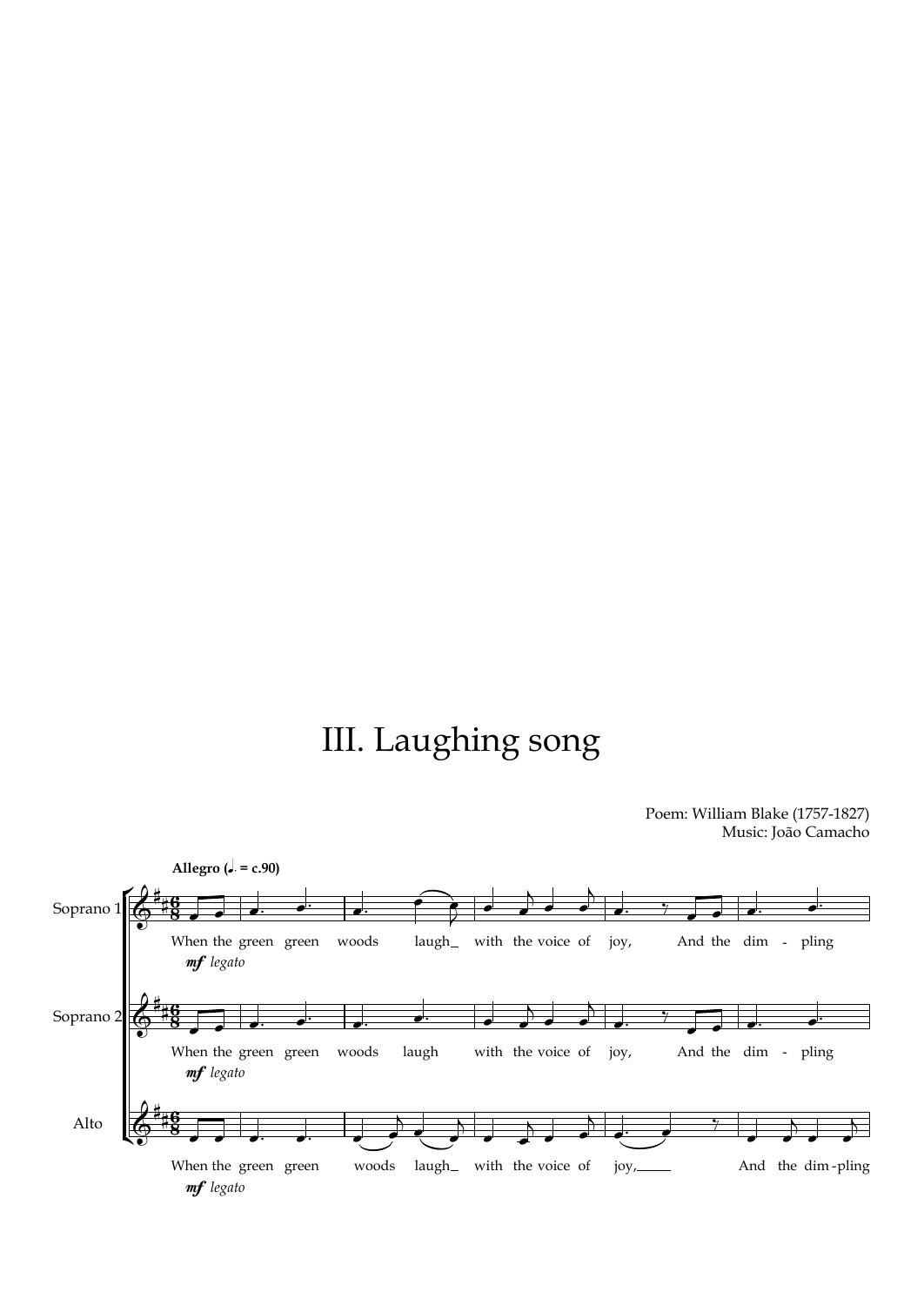

**Copyrigth © João Camacho 2013 - www.joaocamacho.com**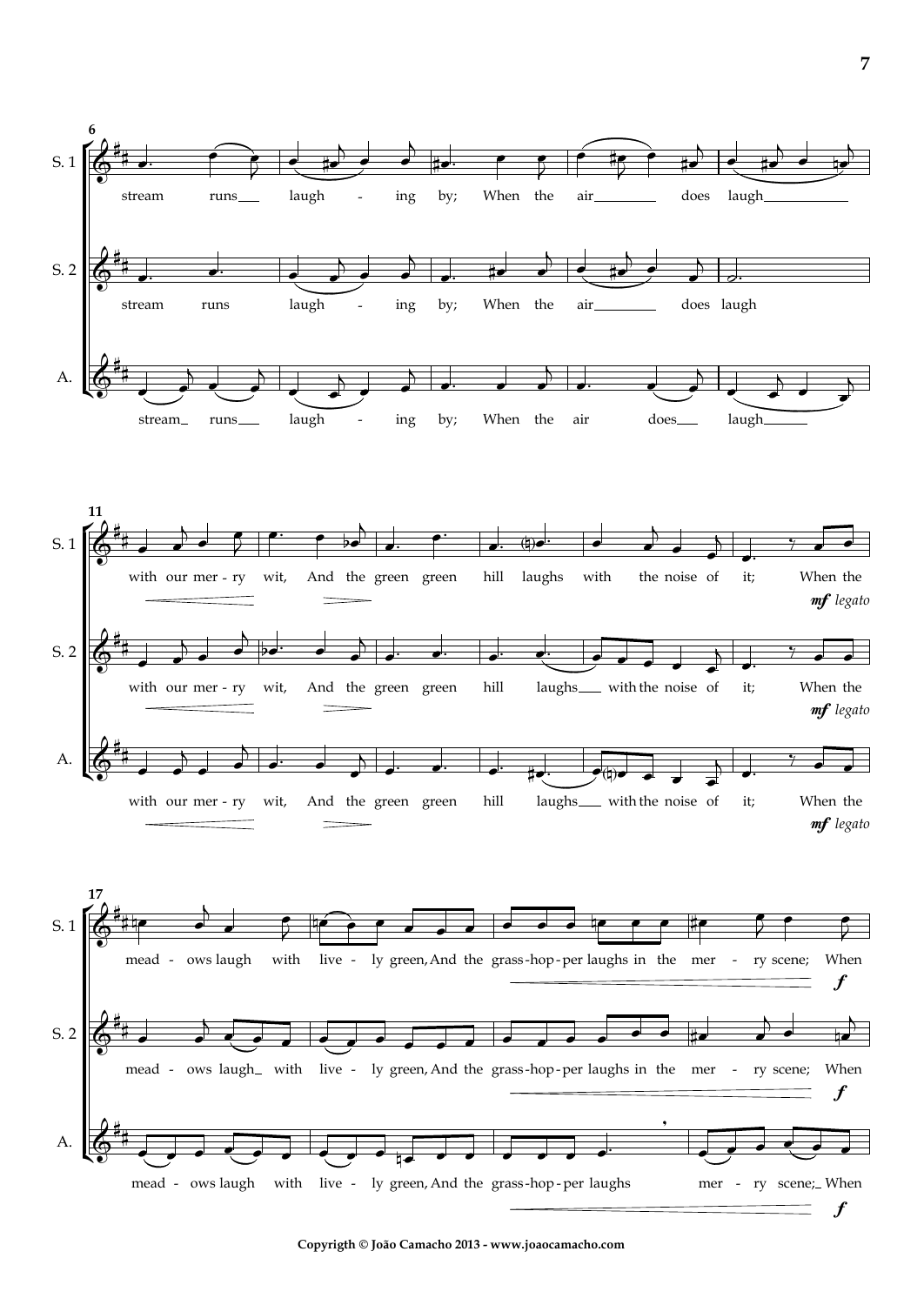

**Copyrigth © João Camacho 2013 - www.joaocamacho.com**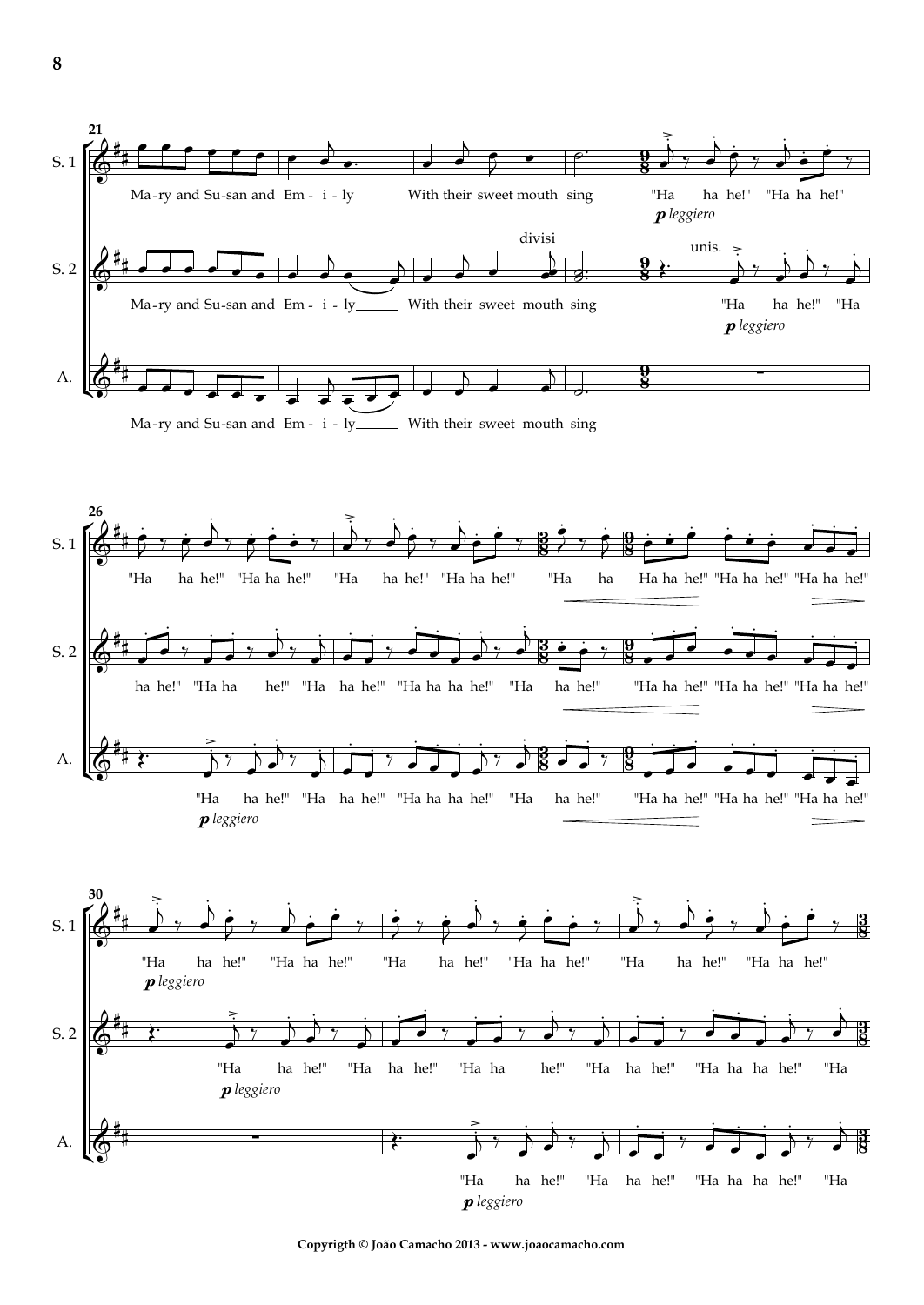

**Copyrigth © João Camacho 2013 - www.joaocamacho.com**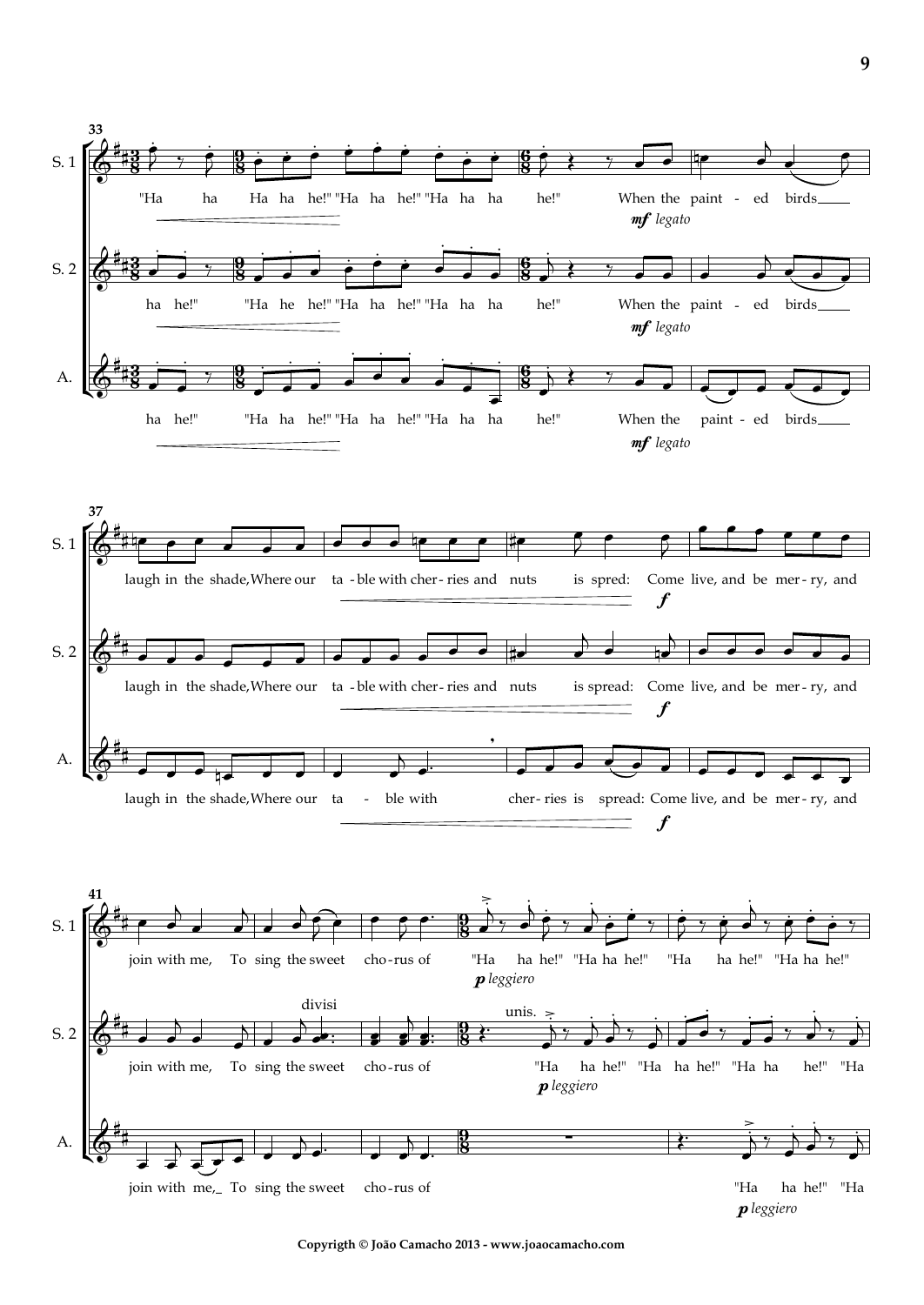

**Copyrigth © João Camacho 2013 - www.joaocamacho.com**